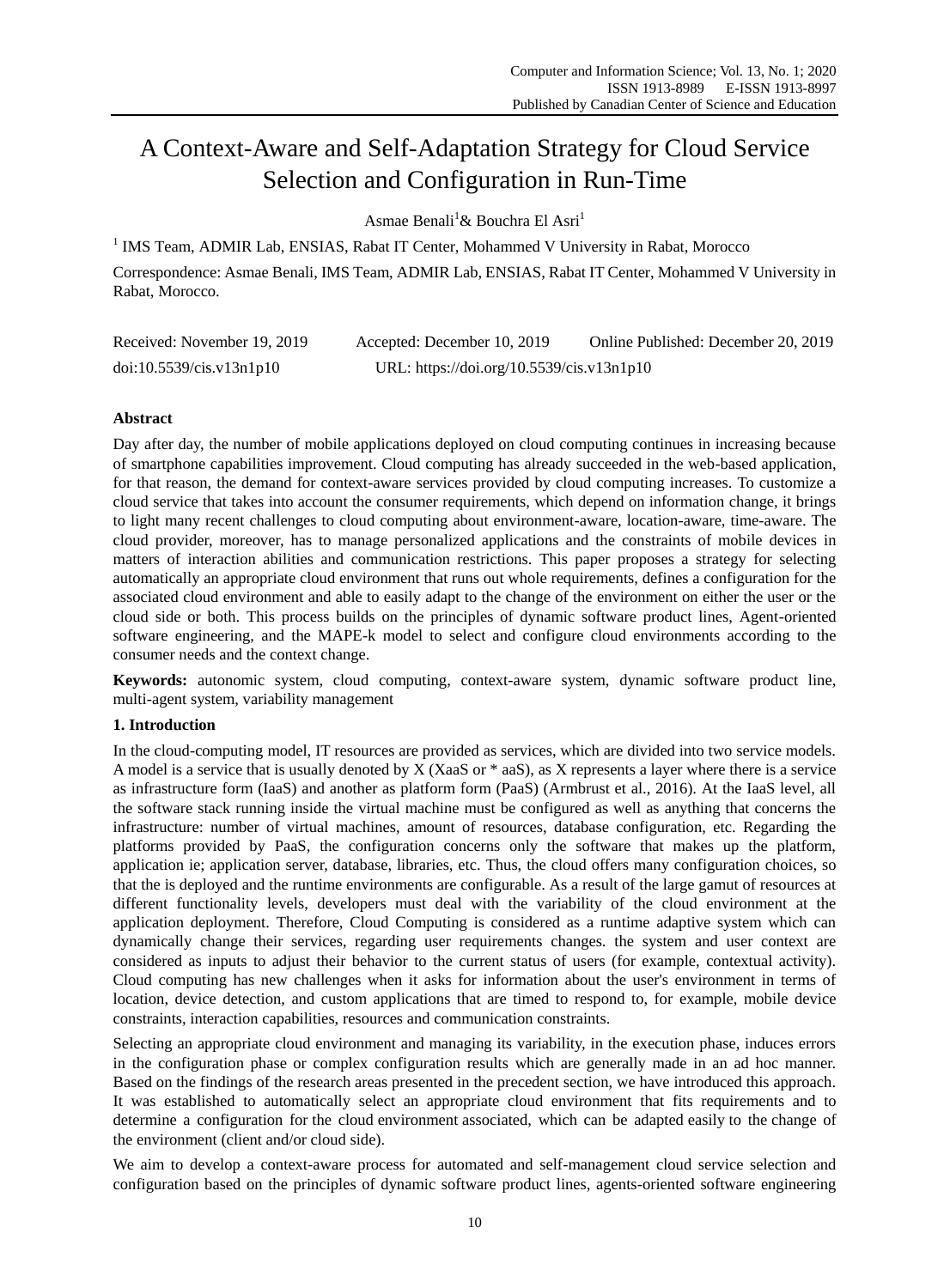and the MAPE-k model to help its user to personalize the selection and configuration of cloud services according to their needs and their context.

Product line engineering is a popular and widely used technology in the industry (Clements & Northrop, 2002). The fundamental principle of this approach is the reuse of the basic product components and structures and apply planned variabilities to derive various product families. The use of product line engineering approach for product development has attained several benefits in productivity, quality, time, cost (Van der Linden, Schmid, & Rommes, 2007). An essential issue for the success of SPLs is variability management (Clements & Northrop, 2002). It is represented through variation points and variants. In the SPL artifact, a variation point represents a design decision, where each variation point is related to a set of variants, i.e., alternatives. The proposed approach uses dynamic software product lines to assure the reliability of these selection and configuration processes. It leverages also the feature model to present cloud variability and to use environment configuration files.

This framework will be managed autonomously using innovative concepts of self-management.

A Multi-Agent System (MAS) is a set of agents that collaborate and interact with their environment, due to the agent's autonomy, reactivity and mobility (Dinesh Kumar & Ashwin, 2012). It can represent the domain information and to execute necessary action to arrive at particularized goals. Multi-agent technologies provide an effective approach for scalable and open systems that are changed dynamically. Through this work we try to response to the following research questions:

Q1: How can cloud services take the consumer context change into account?

Q2: How can automate dynamically the the variabily management of cloud services?

Q3: How can cloud services context-aware at run-time?

The article is structured as follows: Section 2 presents a brief overview of the background used throughout the paper. Motivation and the approach overview are presented in Section 3. Section 4 shows the case study of our approach consisting in deploying a mobile cloud service for Diabetes Management.

In section 5, Related work is discussed. Our conclusions and perspectives are described in Section 6.

#### **2. Background and Motivations**

In this section, we present briefly DSPLs in literature. Moreover, we describe the basics of the feature model, which is used to model respectively the variability and to generate the reconfiguration plan.

## *2.1 Dynamic Software Product Line*

(Clements & Northrop, 2002) defines SPL as "a set of software-intensive systems sharing a common, managed a set of features that satisfy the specific needs of a particular market segment or mission and that are developed from a common set of core assets in a prescribed way."

DSPL is a method that moves the product line engineering process to the runtime phase. It addresses runtime configurations which are directed by variability specifications, ensuring that system adaptations meet the specified requirements. Indeed, a DSPL is a unique system that is talented to adapt its behavior at runtime whereas the SPL engineering process acts only at design time, generating several products of the same family. The SPL and DSPL contain a set of common and managed elements known as features (Clements & Northrop, 2002). The variability model contains a set of variable characteristics that make a product different from the others. Therefore, the SPLs processes generate products by choosing specific values and attributes from the variable features mentioned in the model.

## *2.2 Feature Models*

Feature diagrams were introduced firstly in the Feature-Oriented Domain Analysis (FODA) method. (Kang, Cohen, Hess, Novak, & Peterson, 1990) define a Feature Model as "a way to represent the information of all possible configurations for a specific product that can be built. The features are organized hierarchically in a diagram in the form of a tree, where it contains a root element, and any feature can have sub-features, as well as constraints, usually inclusion or exclusion".

Figure 1 exposes an example of a partial feature diagram of an IaaS. A feature diagram is composed of the tree root or concept (IaaS), and its subfeatures showing mandatory, e.g. (OS), optional, e.g. (IDE), and alternative features (Linux, Windows). The relations (edges) between features (nodes) can be: AND, XOR and OPTIONAL relationships.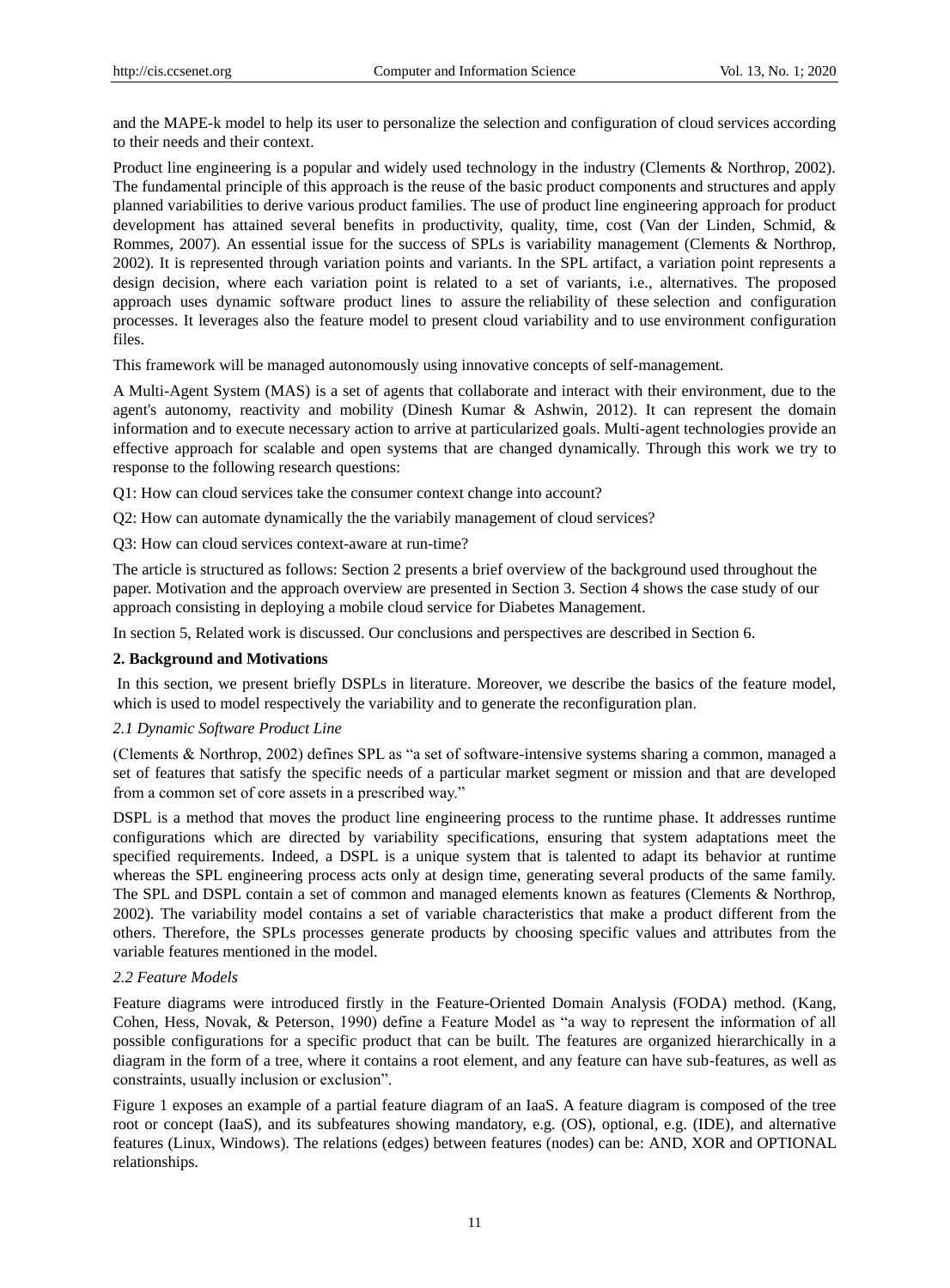

Figure 1. Example of a Feature Model

## *2.3 MAPE-K Reference Model*

The MAPE-K reference model (Monitor, Analyze, Plan, Execute and Knowledge) is the most influential feedback control model for self-adaptive systems (Kephart & Chess, 2003).

The Monitor phase permits the collection of information from the software and the runtime environment. It bases on sensors to collect pertinent data. As a result, the plan recognizes a set of modifications to apply to meet the requirements and the manner to make this change. The result of this stage is called an adaptation plan, which uses an auto-configuration and self-optimization technique.

The Analyze phase merges the collected data and the historical data to verify if the requirements are fulfilled or not. In the negative case, it results in a need for adaptation; where the analyze phase demands the Plan phase to build the adaptation plane. This later consists of finding a relevant decision to adapt the software via different algorithms and rules. Ultimately, the Execute phase applies the adaptation plan using effectors to change the concerning element.

## **3. Motivation and Approach Overview**

This section presents the motivation for our work. It discusses the challenges to surmount for context-aware cloud service selection and configuration at run-time. Then, an overview of our approach was introduced at the end of this section.

## *3.1 Challenges*

The cloud developers have to manage, during the application deployment, a wide range of configurable resources among usable cloud environments. Besides, they must satisfy the customer need and at the same time maximize the profit of the cloud broker. The process goal is to provide a solution to manage the variability of the cloud and user context at the design-time and runtime. Furthermore, the approach has to select and configure autonomously the cloud environment to adapt its context and the context of user change. The following challenges were identified, which the proposed framework must take into consideration, to achieve these objectives:

#### *Challenge 1. Find a suitable environment*

Cloud developers have always to find the cloud providers that affords, despite of the context change in the execution time, all the features required to satisfy the consumer requirements and to run the user application correctly, like the appropriate database and the virtual machine with at least 3GB of RAM, which is considered as a non-functional requirement.

#### *Challenge 2. Find a valid configuration*

The variability management of the cloud and the user environment is a complex and error-prone task because of the multiple configuration choices which are usually made in an ad hoc manner. Besides that, Developers have not a global view of how a cloud environment is configured. That's why there is a height probability of inconsistencies occurrence between cloud services during the application running. Also, not taking into account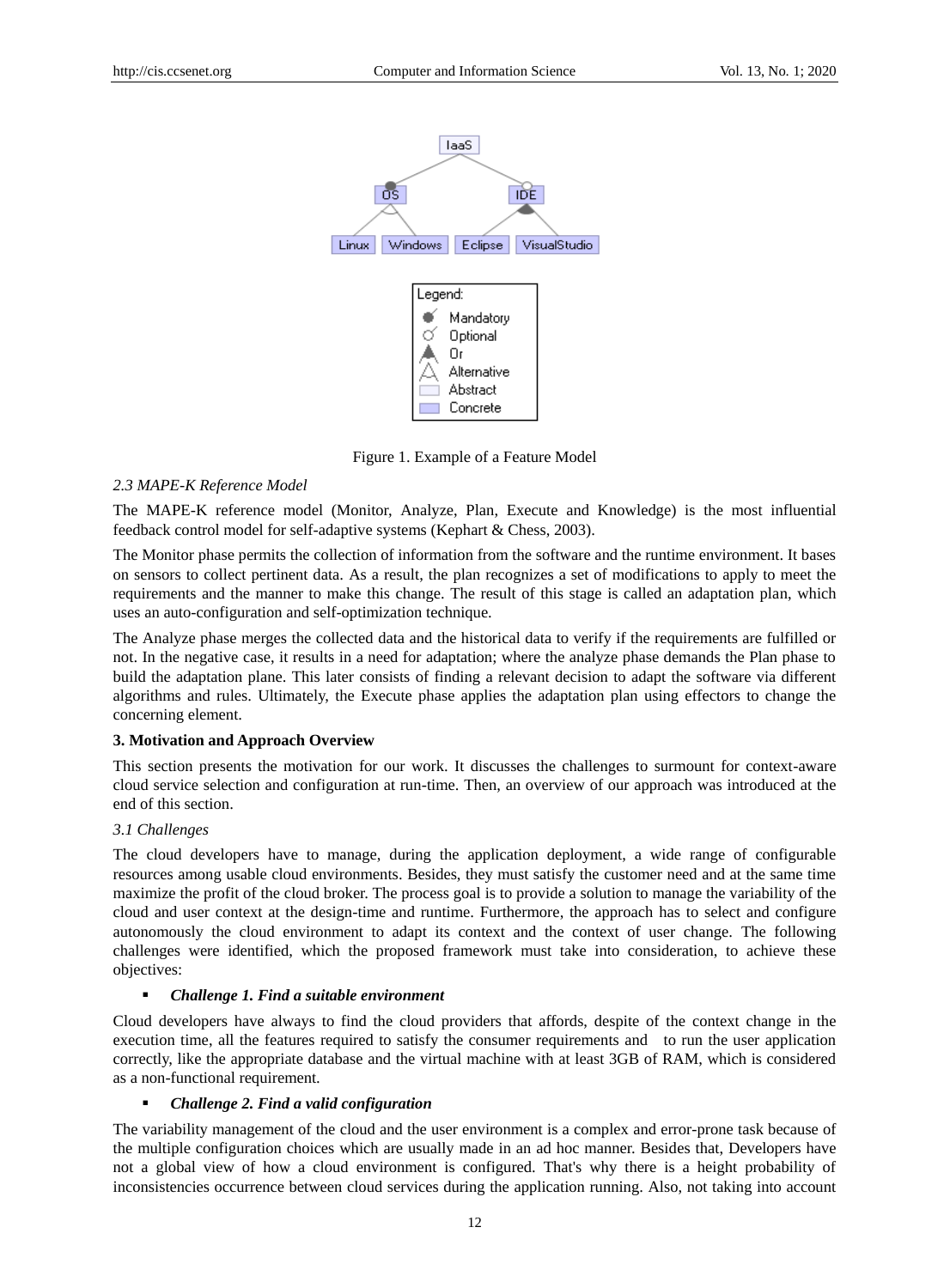the variability of the consumer environment when configuring a cloud service can cause client dissatisfaction and SLA violations. Hence, this second challenge was taken up to find a correct cloud configuration while ensuring the fulfillment of the required features.

# *Challenge 3. Optimize the configuration*

The customers and providers of the cloud have to establish a Service Level Agreement (SLA) to define the quality of service (QoS). The main goal of cloud providers is the cost minimization and the improvement of the customer satisfaction level (CSL).

# *Challenge 4. Guarantee the correct configuration*

After finding the optimal configuration that is appropriate for the required functionalities and non-functionality exigences, developers have to avoid errors during the set-up of the configuration files and scripts to make sure to obtain the correct configuration of the cloud environment.

# *Challenge 5. Keep track of the configuration*

Experimentally, the storage of trace entries on configurations furnishes information for a posteriori analysis. It extends from context conditions to configuration plans.

# *3.2 Our Approach*

This section presents our proposed Method as depicted in Figure 2. Our approach is based on the agent-based method to gather information from both the consumer and the cloud environment and also interact for processing tasks. The most systems deployed on cloud computing are autonomous, context-aware, with big data information, interactive and have to provide flexible and customized user services. Agents used in this work precisely to handle the context change at the execution phase and to automatize the selection and configuration process for the cloud providers.



Figure 2. Approach Overview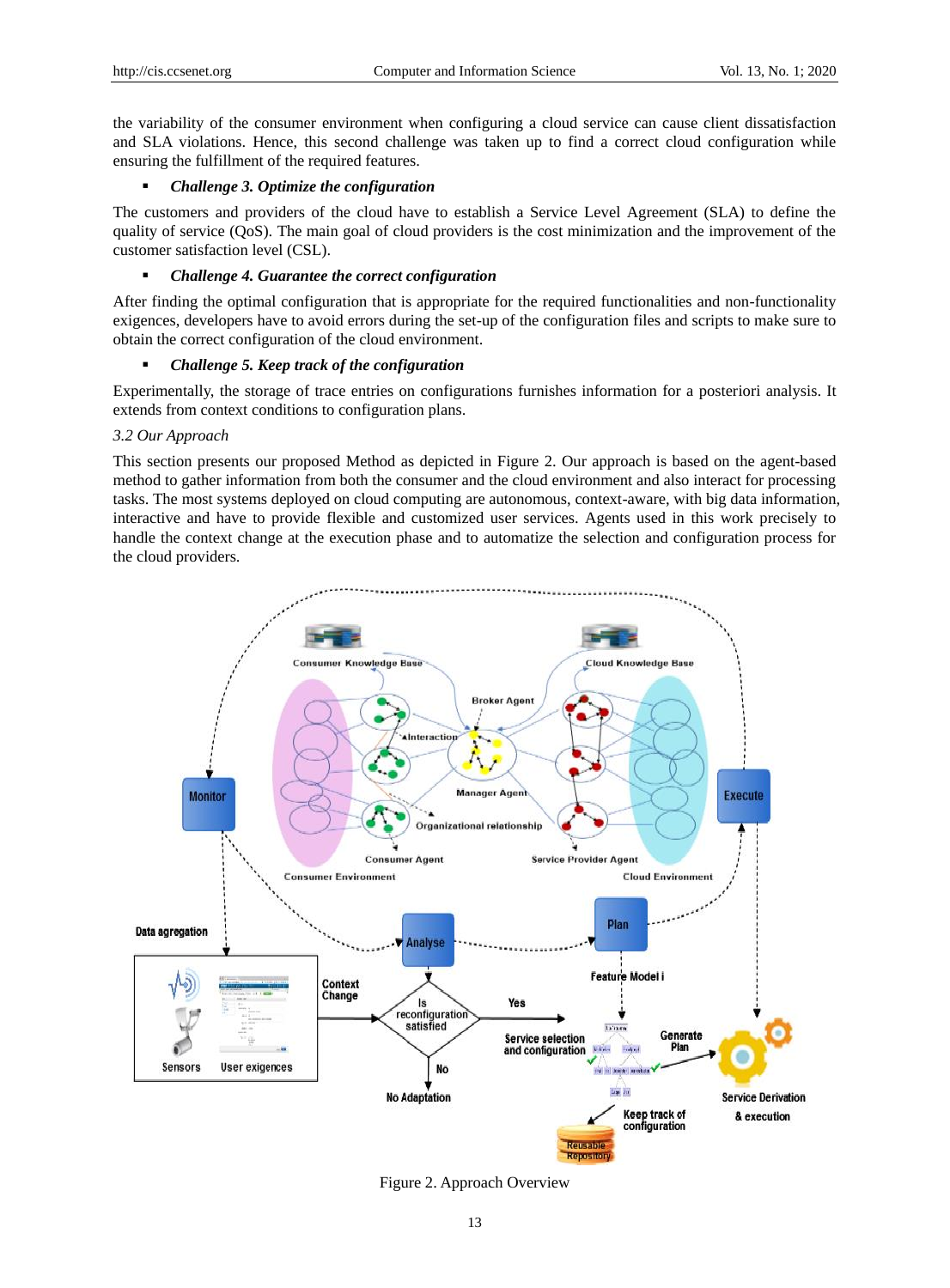Besides, we use the feature model approach for variability management by presenting characteristics of the cloud and the consumer environment as features. Moreover, our method provides support for selecting and configuring context-aware cloud services at design and runtime phase by covering the steps of the MAPE-K loop:

*Knowledge.* The Consumer agent is responsible for interacting and collecting the requirements and the context data of the consumer. It defines the set of characteristics and the cloud service requirements from a graphical user interface. Besides, the consumer agent gathers the information that can be influenced by the continuous change of consumer context using sensors. Afterword, a set of pre-processing data mining techniques are applicated to the data saved in the Consumer knowledge base, such remove unnecessary and duplicate information to reduce the data size before sending it to the cloud and prepare it for the processing step. These data represent dynamic variation points, OCL constraints, software architecture, and resource information. Each Agent in our approach has its proper capabilities Knowledge to cooperate with the other agents and to connect to its environment. The provider service agents can interact through the different cloud layers. In this work, the agents interact between us basing on Jade ACL message Structure.

Table 1. Interaction Message Format of agents

|  | ID<br>Message<br>1versat10n<br>onten<br>ceiver:<br>sender<br>' vne<br>onver<br>∸<br>w<br>. <del>.</del><br><b>UD</b><br>$\overline{\phantom{a}}$ |
|--|--------------------------------------------------------------------------------------------------------------------------------------------------|
|--|--------------------------------------------------------------------------------------------------------------------------------------------------|

As already indicated that the cloud architecture is composed of three different layers, for that reason each layer has its agents who are different from the agents of other layers. Agents, in the IaaS layer, have the role to provide by the basic information about the cloud resources. In the PaaS layer, agents are responsible for the deployment and execution environments programs that are used to implement the application. Concerning the last layer, SaaS layer, the agents optimize the utilization of the applications mentioned as services and maintain the QoS.

*Monitor.* The consumer agent, in this phase, takes into charge the providing the agent manager by consumer context change and the evolution of the availability of some resources, such as the memory, the battery level.

*Analyze.* When a contextual change occurs, the cloud must analyze the relationship between this change and the dynamic variation points when configuring the requested services. So, the runtime environment must be monitored to detect contextual changes that might affect the cloud service configuration.

*Plan.* The manager agent uses the consumer knowledge base and the cloud knowledge base fulfilled respectively by the consumer agents and the provider services agents. The cloud knowledge base contains cloud services reification and cloud features which may be, resources, constraints, etc.

The agents used in this work are proactive, intelligent and have goals. Therefore, we propose to use goals to select and represent requirements and the various objectives that the cloud service should realize. The approach uses the goal-oriented analysis model for modeling and reasoning about the variability model.

The connection between these two models is made using the mapping, as depicted in Figure 3, that connects each feature or requirement to a goal that defines the cloud environment. The agent manager has all the information about the commonalities and variability of a particular cloud environment, so it can define the cloud environment features model. Our approach is based especially on extended FM with cardinalities, attributes, and constraints. Indeed, the manager agent selects the required cloud services that meet the functional and non-functional requirements of the consumer demand, for example, the MySql database application for a request for cloud storage.

The features associated with the items selected in the goal model are selected in the different feature models if they are provided by the cloud environment. For example, the Mysql feature will be selected in all feature models. After the reconfiguration of the service, the agent manager keeps track of the configuration in the reusable database. Storing trace entries on reconfigurations in the context of the experiment provides information for a posteriori analysis, which ranges from context conditions to reconfiguration plans.

Once a cloud environment has been selected and configured, the cloud-related engine is launched to derive the configuration files and associated scripts, for example, a set of configuration commands to execute.

*Execute.* Although the configuration files are required for proper configuration of the cloud environment, configuration scripts must be run by the agent manager to configure the environment.

## *3.3 Metamodels and Mapping Rules*

Our approach utilizes an extended version of FM with cardinalities and attributes which permit the specification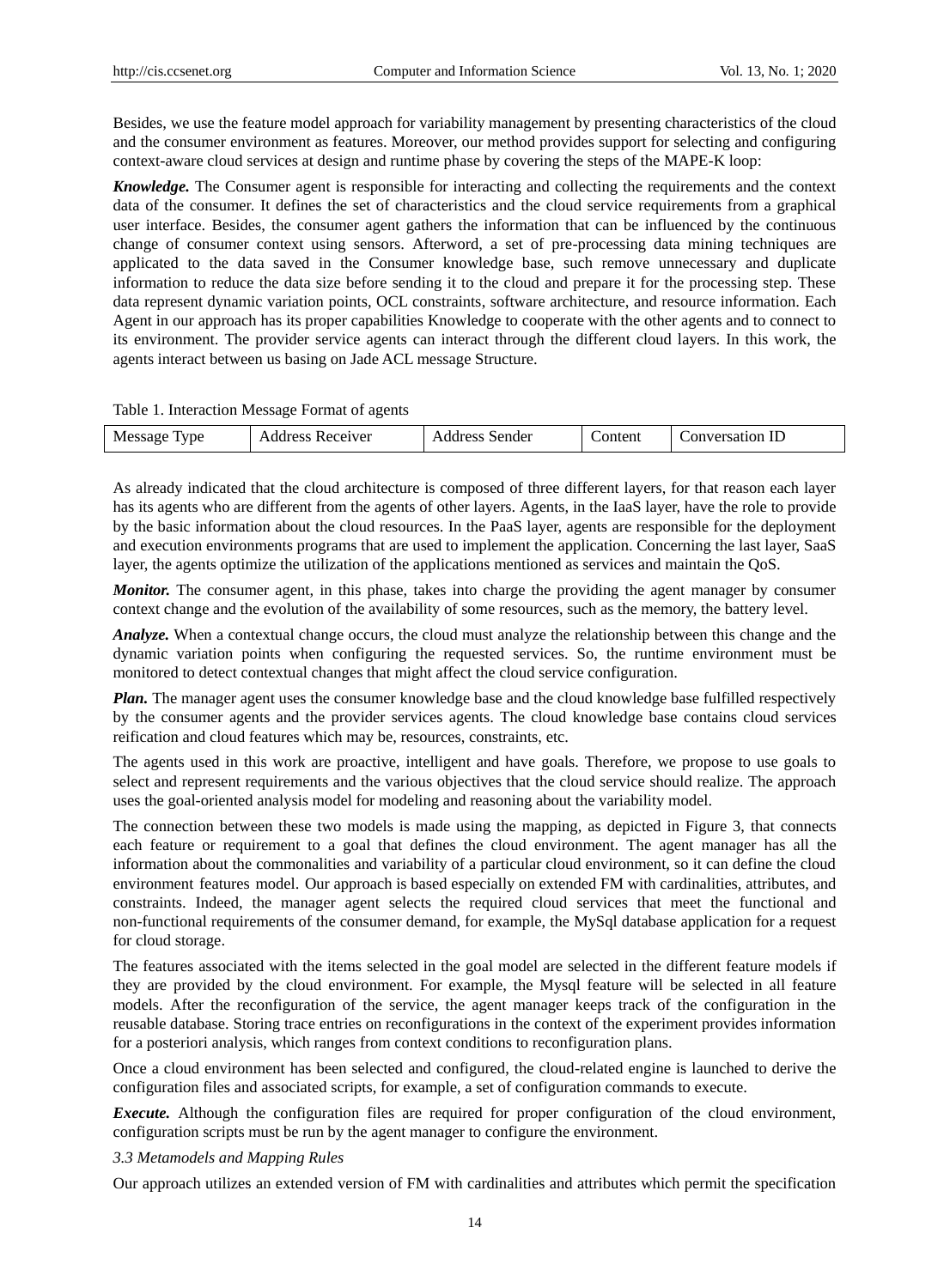of constraints (Czarnecki, Helsen, & Eisenecker, 2004). This version offers an enhanced semantic expressiveness and it consequently enables more performance. Also, our approach adopts the feature model approach to express the variability of the cloud and the user environment. The cloud knowledge base and the consumer knowledge base were introduced as feature models, where features are elements of the base.



Figure 3. Metamodels Relationship

The manager agent is responsible for selectiong and configuring the features models of the cloud services using the mapping relationship between the goal model and feature model which must conform to their metamodels (Figure 4).



Figure 4. Approach metamodel

# **4. Case Study**

We consider a motivating example for mobile cloud services for Diabetes Management. Diabetes is viewed, referring to the World Health Organization, as an incurable disease that affects 194 million people worldwide (Hamdan, 2011). It reaches epidemic proportions (Gan, 2003) in developing and newly industrialized nations. These high percentages are the result of the wrong management of diabetes and the poor quality of the existing offered services.

Diabetes needs an efficient and self-management service that is patient context-aware and interactive to every change in the patient data to keep it under continual and regular control. The service should provide the patient with his diabetes measurement, guide him in case of an increase or decrease of blood glucose level, save the patient records, reminds the patient about check-ups medication time and date.

We conduct a case study of applying the proposed approach to the domain of Mobile-Cloud Management service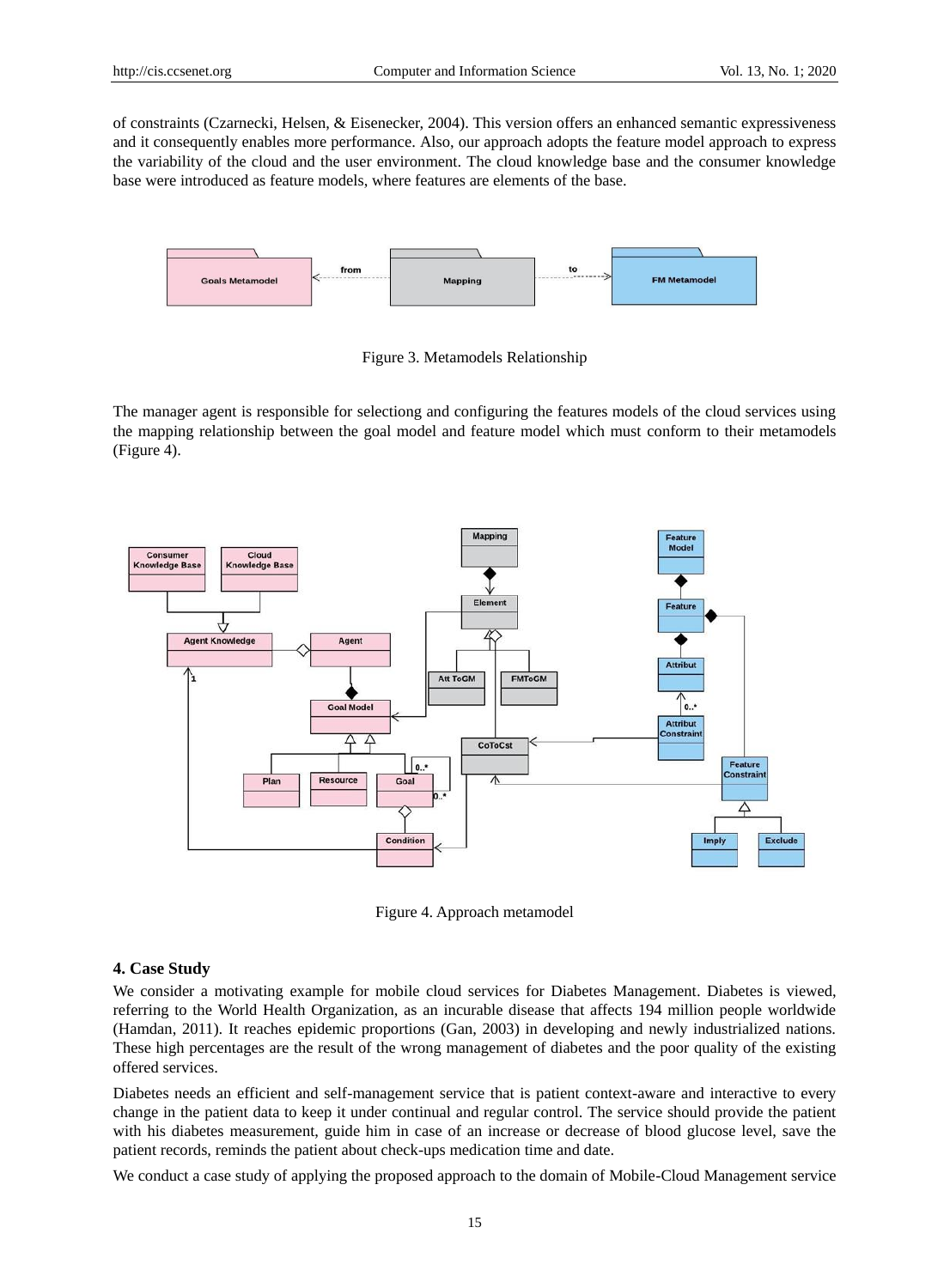for diabetes with a Mobile Internet Device, which can provide the current location and information of the patient. The monitored context defines the current state of User(patient) Preference, the Device Context, and Situational Context. patient preference defines specific preference settings, particularly those have a relation with services selection and invocation. The Device Context represents the environmental settings and configurations of the patient's device.



Figure 5. selection and configuration of the cloud service "Glucose Measurement"

According to the Situational Context, it contains a set of monitored data and information related to the user's location, level of Blood Glucose measurement, time, current lifestyle, weight, temperature, and others. The manager agent (Brocker agent) configures the ''Glucose measurement'' service basing on the goal model (Figure 3) provided by the consumer agent in the monitor phase of the MAPE-K mode. To achieve goals, agents are created Based on the goal model presented by the identification and specification of their plans. In the Plan phase, the goal model and Feature model are linked using a mapping basing on an Agent Definition Files (ADF) which is an XML File (Figure 4) that declares static agent properties. In our example, to measure the glucose level of the patient, the manager agent needs a set of information from the consumer agent, like patient data, location, temperature, and other information about the device such as the device energy. The potential of mobile offloading mainly depends on mobile network technologies such as WIFI and cellular. However, data transmission using the WIFI network requires a considerable amount of energy from the mobile device as opposed to the cellular network. In the Analyze phase, when the battery level, for example, becomes low at run-time, the manager agent reconfigures the service by deselecting the feature 'SaveHistoricDoc' for not saving the historic documents on the cloud.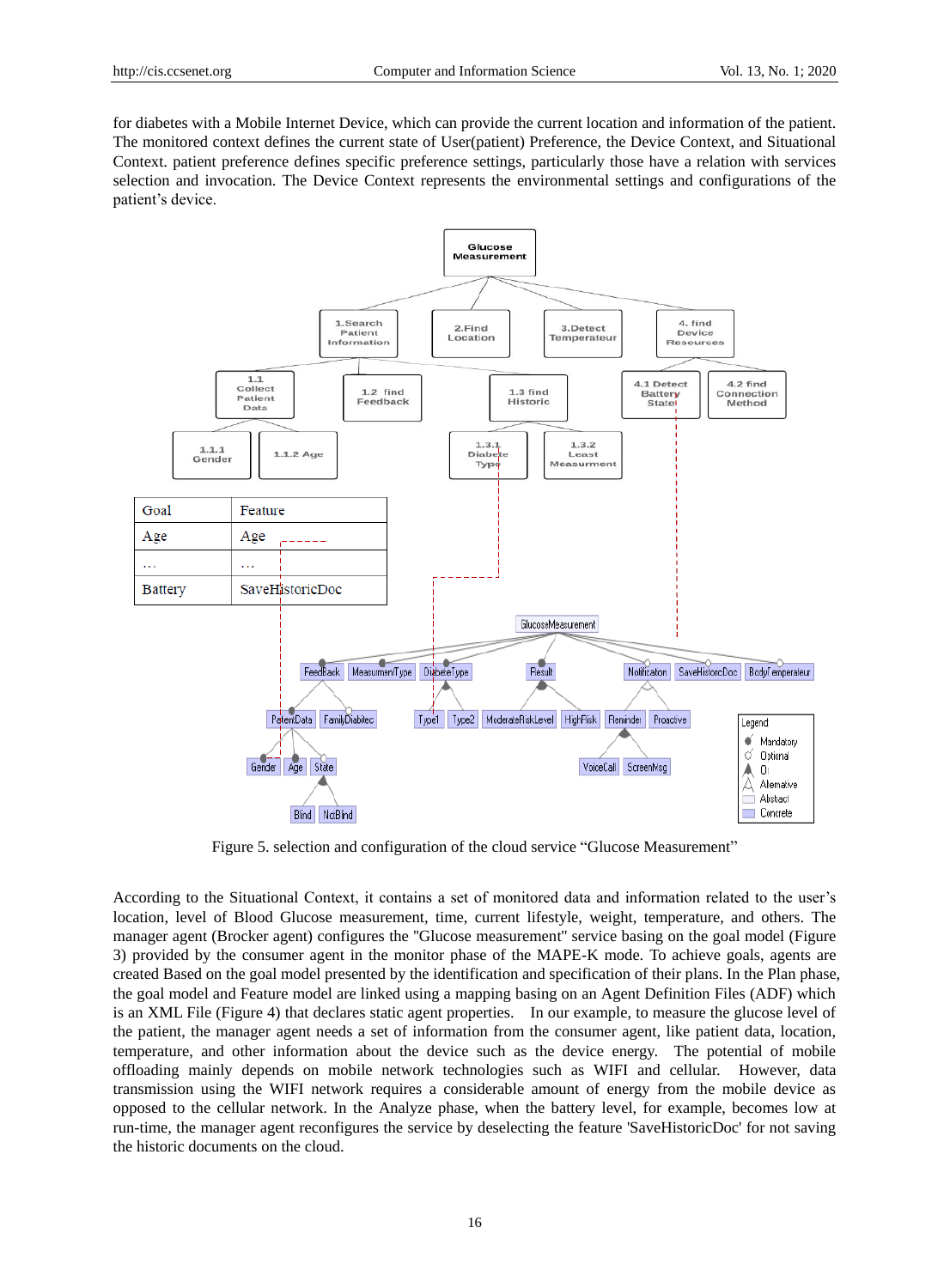```
<agent xmlns="http://jadex.sourceforge.net/jadex-bdi"
        xmlns:xsi="http://www.w3.org/2001/XMLSchema-instance"
        xsi:schemaLocation="http://jadex.sourceforge.net/jadex-bdi
                                 http://jadex.sourceforge.net/jadex-bdi-2.0.xsd"
  name="Buyer" package="jadex.bdi.examples.booktrading.buyer">
  <achievegoal name="find Device Resources">
  <parameter name="Detect Battery State" class="ISpaceObject">
    <value>$Low</value>
  </parameter>
  \langleunique/>
  <creationcondition language="icl">
     $beliefbase.eatingSaveHistoricDoc NotAllowed
  </creationcondition>
  <dropcondition language="jcl">
     \frac{1}{2} \left( \frac{1}{2} \right) \left( \frac{1}{2} \right) \left( \frac{1}{2} \right) \left( \frac{1}{2} \right) \left( \frac{1}{2} \right)</dropcondition>
  <deliberation>
     <inhibits ref="wander around"/>
  </deliberation>
</achievegoal>
```
#### $\langle$ aqent>

Figure 6. ADF file for "find\_Device\_Resources" agent

#### **5. Related Work**

We examine, in this section, different approaches that treat the deployment of applications in cloud environments. Then we compare, in table 2, these approaches to define their limits. The comparison is based on common characteristics shared by the studied approaches.

- **Approach A:** (Multi-Agent for monitoring cloud resources) (Alwada & Falah, 2018) presents an architecture based multi-agent system that is used by cloud computing to select the best resources and to create a negotiation method among the cloud consumers and the cloud providers.
- **Approach B:** (Infrastructure migration to the cloud) (Garc á-Galán, Trinidad, Rana, & Ruiz-Cortés, 2016) addresses the problem of selecting the most suitable configuration among the configurations space provided by proposing an application based on FM. The approach was implemented and compared to two well-known business tools (Amazon TCO and CHloudScreener). However, for the moment, it can only handle the Amazon EC2 configuration space.
- **Approach C:** (selecting and configuring cloud environments) (Quinton, Romero, & Duchien, 2014) proposes SALOON, a software product lines-based platform to handle the variability of cloud providers and the resources at the configuration and deployment stage. They based on features models to represent this variability. This approach treats the variability only in the design phase and doesn't take into consideration the context changes at the runtime.
- **Approach D:** (Configuring Cloud Robotics Applications) (Gherardi, Hunziker, & Mohanarajah, 2014) explored the use of Extended Feature Models (EFMs) to provide support for the design and configuration of robotic applications when migrating to a cloud environment. The Models can be automatically transformed into XML and JSON configuration files offering support for the application migration to the cloud. However, they did not handle constraints when several robots share the same cloud components. Moreover, the feature selection was done with a manual manner resulting in a complex and error-prone task.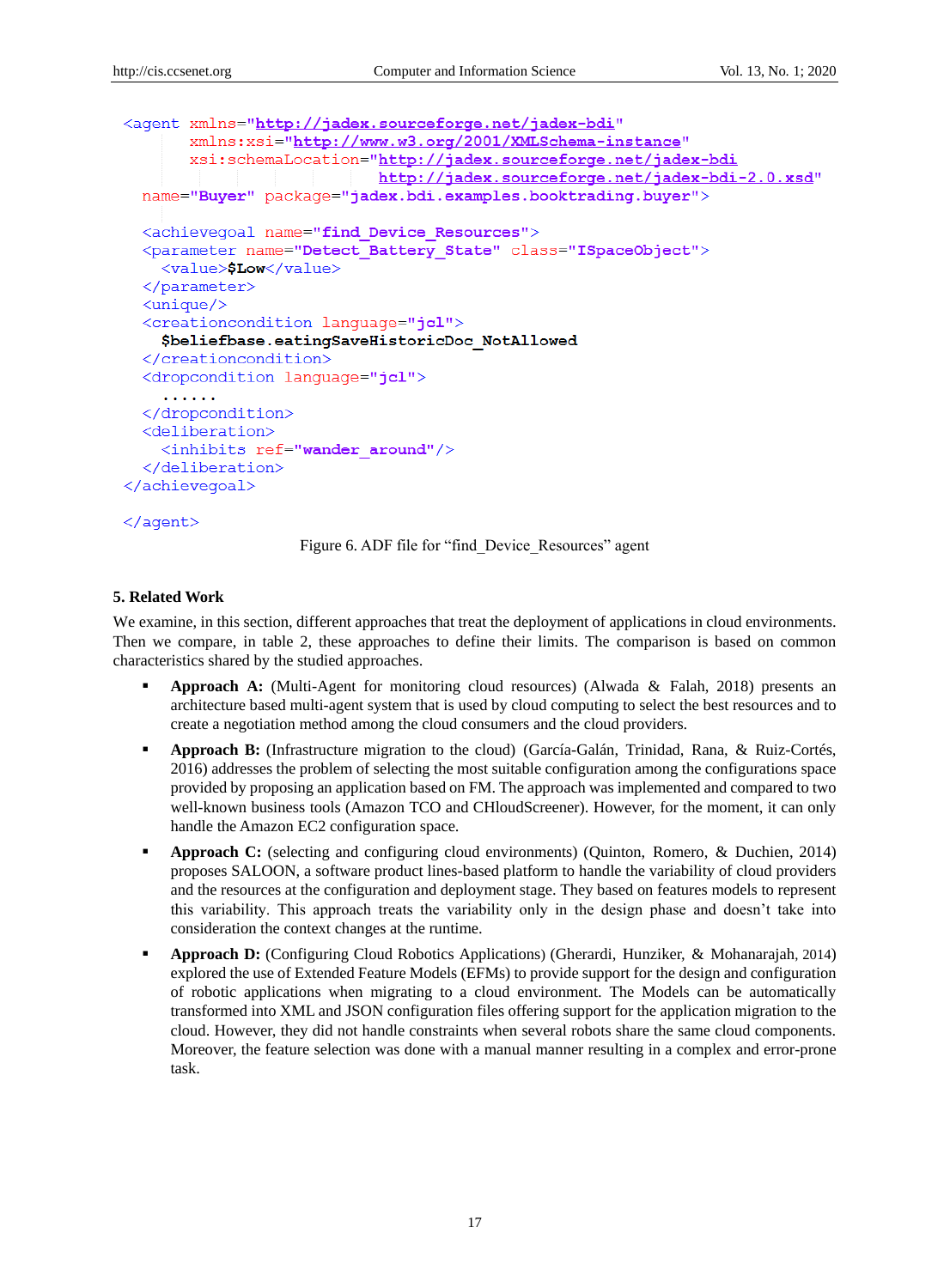| Approach           | <b>Approach A</b> | <b>Approach B</b> | <b>Approach C</b> | <b>Approach D</b> | <b>Our Approach</b> |
|--------------------|-------------------|-------------------|-------------------|-------------------|---------------------|
| <b>Cloud</b>       | <b>TaaS</b>       | IaaS              | PaaS, IaaS        | SaaS, PaaS        | SaaS, PaaS,         |
| <b>Application</b> |                   |                   |                   |                   | IaaS                |
| Area               |                   |                   |                   |                   |                     |
| <b>Phase</b>       | Design            | Design            | Design            | Design            | Design              |
| of                 | time              | time              | time              | time              | and                 |
| System             |                   |                   |                   |                   | Runtime             |
| <b>Variability</b> |                   |                   |                   |                   |                     |
| Adaptation         | Dynamic           | Dynamic           | Dynamic           | Dynamic           | Dynamic             |
| Type               |                   |                   |                   |                   |                     |
| Adaptation         | Non               | Non               | Functional        | Functional        | Functional          |
| <b>Space</b>       | functional        | functional        | and               | and               | and<br>non-         |
|                    |                   |                   | non-functional    | non-functional    | functional          |
| <b>Flexibility</b> | Not               | Multi-tenant      | <b>Not</b>        | <b>Not</b>        | Use                 |
|                    | proposed          | Service           | proposed          | proposed          | MAPL                |
|                    |                   |                   |                   |                   | -K                  |
| <b>Reusability</b> | Not               | Use SPLE          | Use SPLE          | Use SPLE          | Use                 |
|                    | Proposed          |                   |                   |                   | <b>DSPL</b>         |
| <b>Scalability</b> | Use               | Not               | Automating        | Use               | Use                 |
|                    | Multi-Agent       | propose           | the FM            | PaaS              | Multi-Agents        |
|                    | s                 | d                 |                   | configuration     | System              |
|                    | System            |                   |                   | files generation  | oriented            |
|                    | method            |                   |                   |                   | Software            |

#### **6. Conclusion**

In this work, the dynamic software product line approach and the multi-agent systems with the help of the MAPE-K reference model were introduced to provide support for dynamically selecting and configuring cloud environments for context-aware systems. This support takes into account the continuous change of consumer context and the system to adapt dynamically the reconfiguration of the cloud environment. Indeed, it reconfigures the cloud service at runtime to meet the consumer requirements that change in real-time (example insufficiency of a resource). The agent-oriented goal model and feature model are used to automatize the selection of the cloud service that meets the consumer requirements at the design and execution phase. The approach relies on the cloud and consumer knowledge model that contains all required data, attributes, and constraints on both environments provided by the agents. In our work, the use of a knowledge metamodel is motivated by the need to support the sharing of the knowledge base and reuse of knowledge by different consumers and even by other clouds. Mapping rules between the goal model and the feature model were adopted to allow an automated configuration of the different FMs. Indeed, the proposed approach permits an autonomy reconfiguration according to the context change. In progress, we intend to extend our approach to take into account the FM evolution with attributes and cardinalities. Indeed, the feature models with SPL evolve overtime (Sampaio, Borba, & Teixeira, 2019) to deal with the cloud market that evolves continuously. Consequently, it may occur inconsistencies between values defined and features cardinalities. In addition, we plane to employ our approach in other case studies to provide further evaluation of it.

#### **References**

- Alwada, N., & Falah, T. (2018). cloud computing and multi-agent system: monitoring and services. *Journal of theoretical & applied information technology, 96*(9).
- Armbrust, M., Fox, A., Griffith, R., Joseph, D. A., Katz, H. R., Konwinski, A., … Zaharia, M. (2016). *Above the clouds: a Berkeley view of cloud computing.* Technical Report No. UCB/ EECS-2009-28, University of California, Berkley.

Clements, P., & Northrop, L. (2002). *Software product lines: practices and patterns.* Reading: Addison-Wesley,